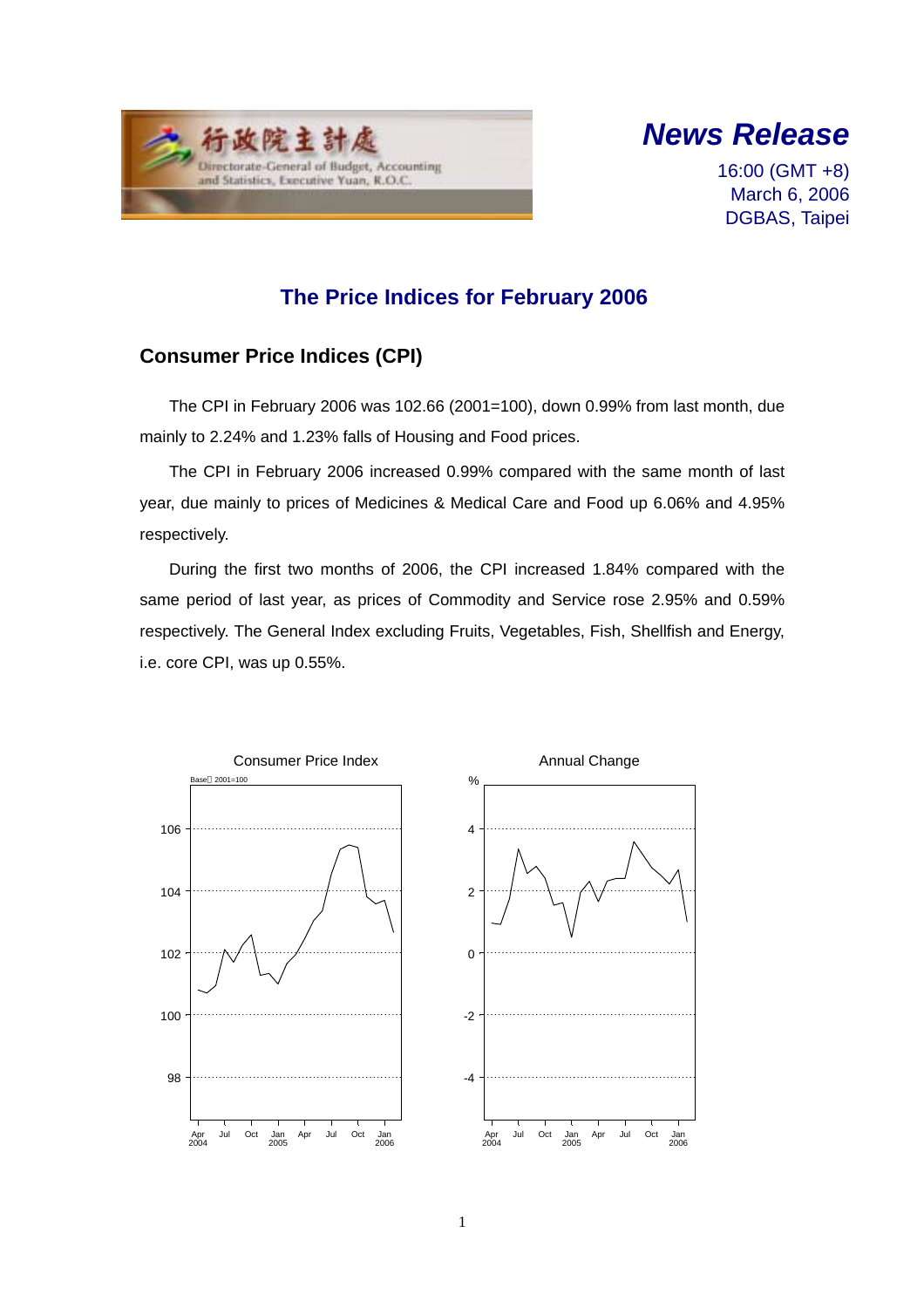#### **Wholesale Price Indices (WPI)**

The WPI in February 2006 was 110.89 (2001=100), up 0.83% from last month, due mainly to prices of Primary Metal Products, Petroleum & Coal Products and Chemicals rose 3.29%, 2.85% and 2.41% respectively.

The WPI in February 2006 increased 2.07% compared with the same month of last year, due mainly to prices of Energy Minerals and Petroleum & Coal Products rising 35.39% and 22.42% respectively.

During the first two months of 2006, the WPI increased 1.54% compared with the same period of last year, of which the Import Price Index rose 6.08% and Export Price Index fell 1.26%.



#### **Statistical Tables**

Table1 The Changes of Consumer Price Indices Table2 The Changes of Wholesale Price Indices Table3 The Changes of Import Price Indices Table4 The Changes of Export Price Indices

#### **For Further Information:**

*Statistics Database:* http://eng.stat.gov.tw/ *DGBAS* news releases on the Internet: http://eng.dgbas.gov.tw/ *Tel:* +886-2-23803449; *Fax:* +886-2-23803465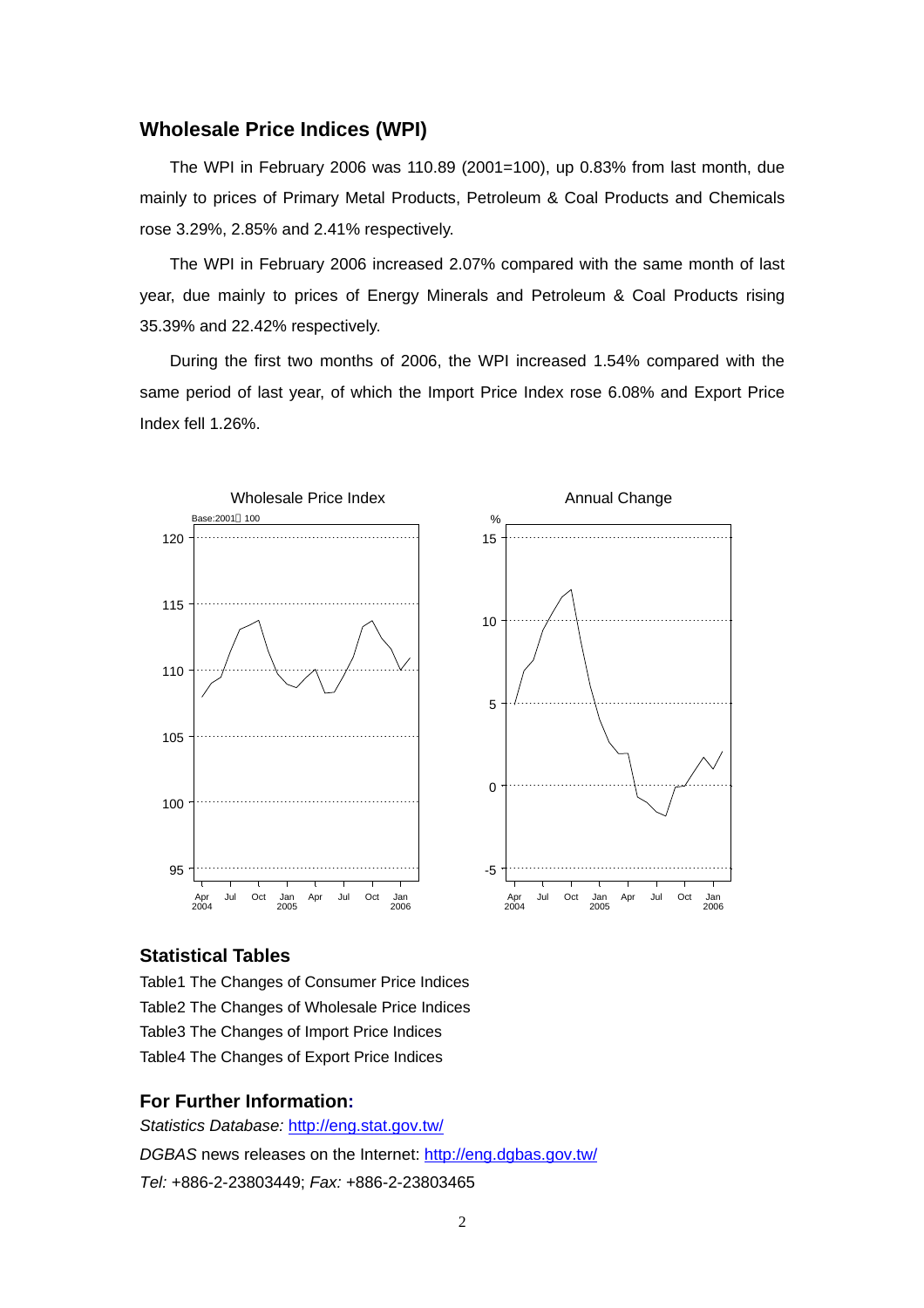## Table 1 The Changes of Consumer Price Indices

Feb. 2006

|                                                                         | Weight   | Index of     | Compared  | Compared  | The First Two  |
|-------------------------------------------------------------------------|----------|--------------|-----------|-----------|----------------|
|                                                                         | $(\%0)$  | Feb. 2006    | with Last | with the  | Months of      |
|                                                                         |          | $(2001=100)$ | Month     | Same      | 2006           |
| Groups                                                                  |          |              | $(\% )$   | Month of  | Compared with  |
|                                                                         |          |              |           | Last Year | the Same       |
|                                                                         |          |              |           | (%)       | Period of Last |
|                                                                         |          |              |           |           | Year $(\%)$    |
| General Index                                                           | 1,000.00 | 102.66       | $-0.99$   | 0.99      | 1.84           |
| <b>Basic Group</b>                                                      |          |              |           |           |                |
| 1. Food                                                                 | 250.54   | 108.78       | $-1.23$   | 4.95      | 5.51           |
| Meat                                                                    | 25.17    | 116.68       | 1.42      | 2.72      | 2.87           |
| Fish & Shellfish                                                        | 16.73    | 111.20       | $-0.20$   | $-1.10$   | 0.47           |
| Vegetables                                                              | 27.89    | 92.78        | $-14.70$  | 2.66      | 7.65           |
| Fruits                                                                  | 27.94    | 124.95       | 1.23      | 33.47     | 32.67          |
| 2. Clothing                                                             | 47.46    | 95.86        | $-4.42$   | $-3.12$   | $-3.00$        |
| Garments                                                                | 32.52    | 92.67        | $-6.21$   | $-4.93$   | $-4.48$        |
| 3. Housing                                                              | 307.94   | 98.03        | $-2.24$   | $-2.00$   | 0.45           |
| <b>Residential Rent</b>                                                 | 210.96   | 97.46        | 0.06      | 0.09      | 0.07           |
| Water, Electricity & Gas Supply                                         | 37.37    | 103.07       | 0.00      | 2.50      | 2.47           |
| 4. Transportation & Communication                                       | 126.25   | 102.15       | 0.69      | 0.87      | 0.66           |
| Oils                                                                    | 22.63    | 128.11       | 2.82      | 10.49     | 9.05           |
| <b>Communication Services</b>                                           | 77.27    | 97.61        | $-0.06$   | $-1.00$   | $-0.86$        |
| 5. Medicines & Medical Care                                             | 37.37    | 114.18       | 0.11      | 6.06      | 6.15           |
| <b>Medical Care Services</b>                                            | 24.96    | 120.37       | 0.02      | 8.66      | 8.65           |
| 6. Education & Entertainment                                            | 161.11   | 99.12        | 0.09      | $-0.18$   | $-0.27$        |
| <b>Educational Expense</b>                                              | 118.75   | 100.71       | 0.45      | 0.74      | 0.48           |
| 7. Miscellaneous                                                        | 69.33    | 107.61       | 1.49      | 2.28      | 1.97           |
| <b>Personal Care Services</b>                                           | 14.01    | 101.76       | $-1.70$   | $-2.17$   | 0.42           |
| <b>Commodity and Service Groups</b>                                     |          |              |           |           |                |
| 1. Commodity                                                            | 528.52   | 104.54       | $-0.52$   | 2.89      | 2.95           |
| (Excluding Food)                                                        | 277.97   | 100.72       | 0.17      | 0.95      | 0.54           |
| Non-durable Consumer Goods                                              | 384.36   | 108.94       | $-0.27$   | 4.78      | 4.90           |
| (Excluding Food)                                                        | 133.81   | 109.39       | 1.57      | 4.47      | 3.77           |
| Semi-durable Consumer Goods                                             | 62.59    | 95.16        | $-3.48$   | $-2.83$   | $-2.74$        |
| <b>Durable Consumer Goods</b>                                           | 81.57    | 89.90        | 0.49      | $-2.65$   | $-2.88$        |
| 2. Service                                                              | 471.48   | 100.55       | $-1.52$   | $-1.10$   | 0.59           |
| Housing                                                                 | 237.03   | 97.28        | $-3.01$   | $-3.20$   | $-0.01$        |
| Transportation & Communication                                          | 74.10    | 97.55        | $-0.03$   | $-1.11$   | $-0.95$        |
| <b>Medical Care</b>                                                     | 24.69    | 121.03       | 0.02      | 8.73      | 8.72           |
| Education & Entertainment                                               | 104.85   | 104.99       | 0.11      | 1.00      | 0.93           |
| Miscellaneous                                                           | 30.81    | 100.43       | $-0.77$   | $-0.91$   | 0.29           |
| <b>Special Groups</b>                                                   |          |              |           |           |                |
| General Index Excluding Fruits & Vegetables                             | 944.17   | 102.38       | $-0.63$   | 0.09      | 0.84           |
| General Index Excluding Food                                            | 749.46   | 100.62       | $-0.91$   | $-0.36$   | 0.56           |
| General Index Excluding Fruits, Vegetables,<br>Fish, Shellfish & Energy | 873.10   | 101.51       | $-0.77$   | $-0.28$   | 0.55           |

Note :Due to late reports and corrections by respondents all data are subject to revision 3 months after original publication.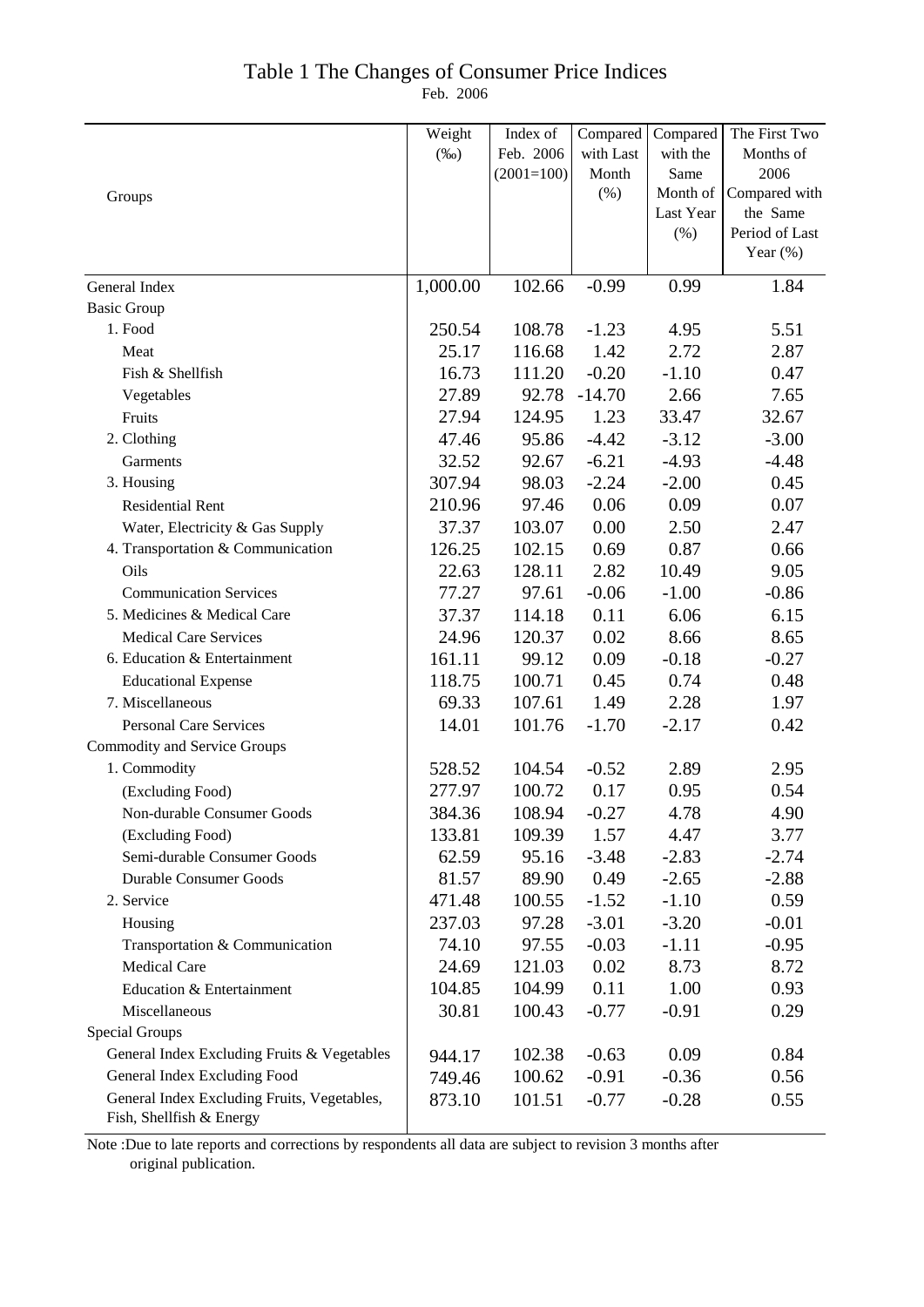### Table 2 The Changes of Wholesale Price Indices Feb. 2006

| Groups                                                       | Weight  | Index of     | Compared  |          | Compared The First Two  |
|--------------------------------------------------------------|---------|--------------|-----------|----------|-------------------------|
|                                                              | $(\%0)$ | Feb. 2006    | with Last | with the | Months of               |
|                                                              |         | $(2001=100)$ | Month     | Same     | 2006                    |
|                                                              |         |              | (% )      | Month of | Compared                |
|                                                              |         |              |           |          | Last Year with the Same |
|                                                              |         |              |           |          | Period of Last          |
|                                                              |         |              |           | (%)      |                         |
|                                                              |         |              |           |          | Year $(\%)$             |
| General Index                                                | 1000.00 | 110.89       | 0.83      | 2.07     | 1.54                    |
| General Index Excluding Import & Export                      | 360.47  | 117.09       | 0.58      | 0.05     | $-0.14$                 |
| Import                                                       | 310.71  | 120.36       | 1.07      | 6.84     | 6.08                    |
| Export                                                       | 328.82  | 95.14        | 0.85      | $-0.49$  | $-1.26$                 |
| <b>Basic Group</b>                                           |         |              |           |          |                         |
| 1. Agriculture, Forestry, Livestock & Fishery                | 39.30   | 114.55       | $-2.22$   | $-0.64$  | 0.31                    |
| (1) Farm Products                                            | 19.89   | 108.44       | $-4.20$   | 4.32     | 6.37                    |
| (2) Forest Products                                          | 0.51    | 146.71       | 3.61      | 2.24     | 3.93                    |
| (3) Livestock & Poultry                                      | 9.66    | 126.70       | $-2.93$   | $-8.47$  | $-7.12$                 |
| (4) Aquatic Products                                         | 9.24    | 111.57       | 2.48      | $-0.63$  | $-2.32$                 |
| 2. Minerals Products                                         | 37.73   | 213.71       | $-0.19$   | 34.72    | 35.93                   |
| (1) Energy Minerals                                          | 30.16   | 222.68       | $-0.30$   | 35.39    | 36.97                   |
| (2) Sand, Gravel & Crushed Stone                             | 3.71    | 166.80       | 0.00      | 13.10    | 12.56                   |
| 3. Manufacturing Products                                    | 889.18  | 106.64       | 1.10      | 0.16     | $-0.57$                 |
| $(1)$ Food & Beverages                                       | 38.61   | 115.72       | 0.49      | 2.41     | 2.06                    |
| (2) Tobaccos                                                 | 4.66    | 132.64       | $-0.05$   | $-1.36$  | $-1.40$                 |
| (3) Textile Products                                         | 37.11   | 103.10       | 0.86      | 0.38     | 0.17                    |
| (4) Ready-made Apparel & Accessories                         | 12.22   | 89.40        | 0.70      | 1.51     | 0.47                    |
| (5) Hides, Skins, Leather & Related Products                 | 8.47    | 100.55       | 0.54      | 2.90     | 2.10                    |
| (6) Lumber & Wood Products                                   | 3.56    | 106.23       | $-0.27$   | 0.85     | 0.78                    |
| (7) Furniture & Fixture                                      | 8.76    | 107.57       | $-0.43$   | 1.13     | 1.27                    |
| (8) Pulp, Paper, Paper Products & Printed                    | 21.45   | 102.47       | 0.79      | $-0.91$  | $-1.34$                 |
| (9)Chemicals                                                 | 63.87   | 164.59       | 2.41      | $-0.70$  | $-0.92$                 |
| (10)Chemical Products                                        | 30.02   | 96.19        | 0.68      | 1.07     | 0.60                    |
| (11) Petroleum & Coal Products                               | 41.01   | 160.44       | 2.85      | 22.42    | 21.11                   |
| (12) Rubber & Plastic Products                               | 31.42   | 108.73       | 0.26      | 1.45     | 0.78                    |
| (13) Nonmetallic Mineral Products                            | 14.80   | 111.36       | 0.25      | $-3.42$  | $-3.84$                 |
| (14) Primary Metal Products                                  | 57.25   | 176.76       | 3.29      | $-2.34$  | $-3.36$                 |
| (15) Metal Products                                          | 30.52   | 120.41       | 0.47      | $-7.41$  | $-7.54$                 |
| (16)Machinery                                                | 60.94   | 98.23        | $-0.11$   | $-0.68$  | $-1.29$                 |
| (17) Computer, Communication Eq., Audio &<br>Video Equipment | 129.17  | 66.10        | 0.41      | $-4.04$  | $-5.02$                 |
| (18) Electronic Components & Accessories                     | 176.39  | 75.10        | 0.15      | $-4.00$  | $-5.11$                 |
| (19) Electrical Equipments & Apparatus                       | 41.65   | 111.09       | 0.92      | 8.66     | 7.97                    |
| (20) Transportation Equipment & Parts                        | 45.15   | 97.47        | 0.49      | $-2.00$  | $-2.52$                 |
| (21) Precision Instruments                                   | 19.24   | 94.63        | 0.45      | $-0.14$  | $-1.28$                 |
| (22) Miscellaneous Products                                  | 12.91   | 104.85       | 0.57      | 5.07     | 4.23                    |
| 4. Water Supply, Electricity & Gas                           | 33.79   | 101.11       | 0.00      | 1.13     | 1.12                    |
| By Stage of Processing                                       |         |              |           |          |                         |
| 1.Raw Materials                                              | 61.00   | 179.07       | 0.02      | 21.15    | 21.94                   |
| 2. Intermediate Materials                                    | 413.28  | 118.50       | 1.38      | 0.75     | 0.03                    |
| 3. Finished Goods                                            | 196.90  | 99.03        | $-0.13$   | 0.49     | 0.25                    |
| (1) Capital Goods                                            | 68.55   | 90.92        | 0.01      | $-1.32$  | $-2.06$                 |
| (2) Consumer Goods                                           | 128.35  | 103.15       | $-0.20$   | 1.36     | 1.35                    |
| Special Groups                                               |         |              |           |          |                         |
| <b>General Index Excluding Exports</b>                       | 671.18  | 118.49       | 0.81      | 3.10     | 2.66                    |
| General Index Excluding Imports                              | 689.29  | 106.82       | 0.71      | $-0.16$  | $-0.60$                 |
| Non Heavy Chemical Industrial Products                       | 211.51  | 104.34       | 0.52      | 1.21     | 0.75                    |
| Heavy Chemical Industrial Products                           | 677.67  | 107.37       | 1.27      | $-0.17$  | $-0.97$                 |

Note:Due to late reports and corrections by respondents all data are subject to revision 3 months after original publication.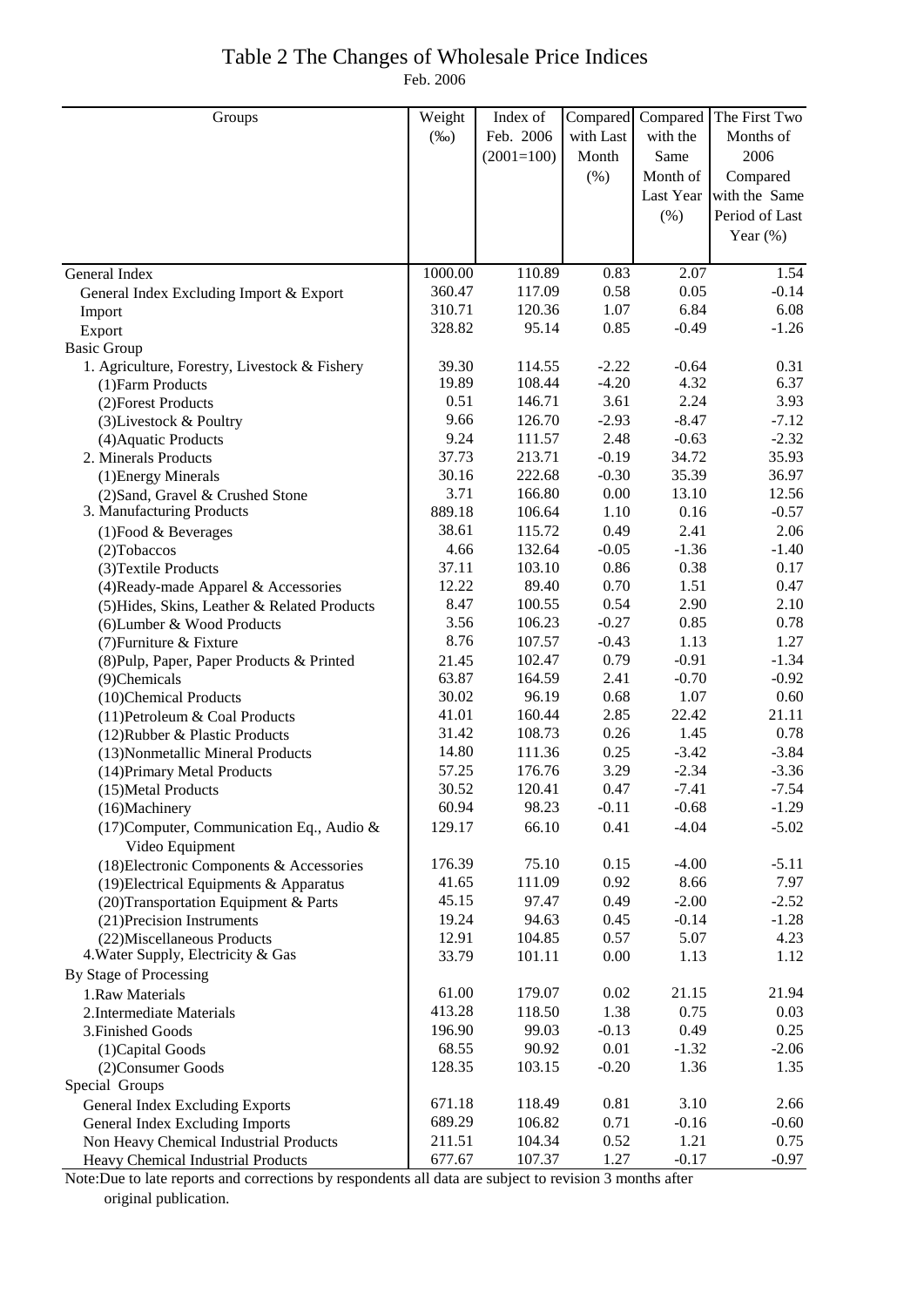# Table 3 The Changes of Import Price Indices

Feb. 2006

|                                                   | Weight   | Index of     | Compared  | Compared              | The First            |
|---------------------------------------------------|----------|--------------|-----------|-----------------------|----------------------|
|                                                   | $(\%0)$  | Feb. 2006    | with Last | with the              | Two Months           |
|                                                   |          | $(2001=100)$ | Month     | Same                  | of 2006              |
| Groups                                            |          | $\lambda$    | (% )      | Month of<br>Last Year | Compared<br>with the |
|                                                   |          |              |           | (% )                  | Same Period          |
|                                                   |          |              |           |                       | of Last Year         |
|                                                   |          |              |           |                       | (% )                 |
| Basic Group (on N.T.D. Basis)                     |          |              |           |                       |                      |
| General Index                                     | 1,000.00 | 120.36       | 1.07      | 6.84                  | 6.08                 |
| 1. Animal, Vegetable Products & Prepared<br>Foods | 47.60    | 120.30       | 0.45      | 3.76                  | 3.61                 |
| 2. Mineral Products                               | 134.52   | 210.15       | $-0.03$   | 34.45                 | 35.74                |
| 3. Textiles & Textile Articles                    | 23.09    | 104.06       | 0.88      | 2.13                  | 1.75                 |
| 4. Wood, Paper, Pulp & Articles Thereof           | 25.78    | 113.45       | 1.48      | 1.08                  | 0.47                 |
| 5. Chemicals, Plastics, Rubber & Articles Thereof | 133.44   | 131.15       | 2.33      | 0.51                  | $-0.79$              |
| 6. Primary Metals & Articles Thereof              | 76.14    | 186.68       | 5.12      | 11.64                 | 9.46                 |
| 7. Machinery, Optical & Precision Instruments     | 166.08   | 94.29        | $-0.40$   | $-3.40$               | $-4.41$              |
| 8. Electronic Machinery                           | 355.47   | 77.83        | 0.50      | $-3.45$               | $-4.43$              |
| 9. Transportation Equipment & Parts               | 20.86    | 95.25        | 0.31      | $-2.91$               | $-3.54$              |
| 10. Miscellaneous Products                        | 17.02    | 102.18       | 0.55      | 3.01                  | 1.80                 |
| Basic Group (on U.S.D. Basis)                     |          |              |           |                       |                      |
| General Index                                     | 1,000.00 | 125.60       | 0.30      | 3.96                  | 4.33                 |
| 1. Animal, Vegetable Products & Prepared<br>Foods | 47.60    | 125.61       | $-0.33$   | 0.94                  | 1.90                 |
| 2. Mineral Products                               | 134.52   | 219.22       | $-0.80$   | 30.80                 | 33.48                |
| 3. Textiles & Textile Articles                    | 23.09    | 108.59       | 0.11      | $-0.63$               | 0.06                 |
| 4. Wood, Paper, Pulp & Articles Thereof           | 25.78    | 118.38       | 0.71      | $-1.65$               | $-1.19$              |
| 5. Chemicals, Plastics, Rubber & Articles Thereof | 133.44   | 136.82       | 1.54      | $-2.23$               | $-2.44$              |
| 6. Primary Metals & Articles Thereof              | 76.14    | 194.78       | 4.31      | 8.62                  | 7.63                 |
| 7. Machinery, Optical & Precision Instruments     | 166.08   | 98.39        | $-1.17$   | $-6.03$               | $-5.99$              |
| 8. Electronic Machinery                           | 355.47   | 81.20        | $-0.28$   | $-6.08$               | $-6.02$              |
| 9. Transportation Equipment & Parts               | 20.86    | 99.41        | $-0.48$   | $-5.54$               | $-5.13$              |
| 10. Miscellaneous Products                        | 17.02    | 106.65       | $-0.22$   | 0.22                  | 0.11                 |

Note:Due to late reports and corrections by respondents all data are subject to revision 3 months after original publication.